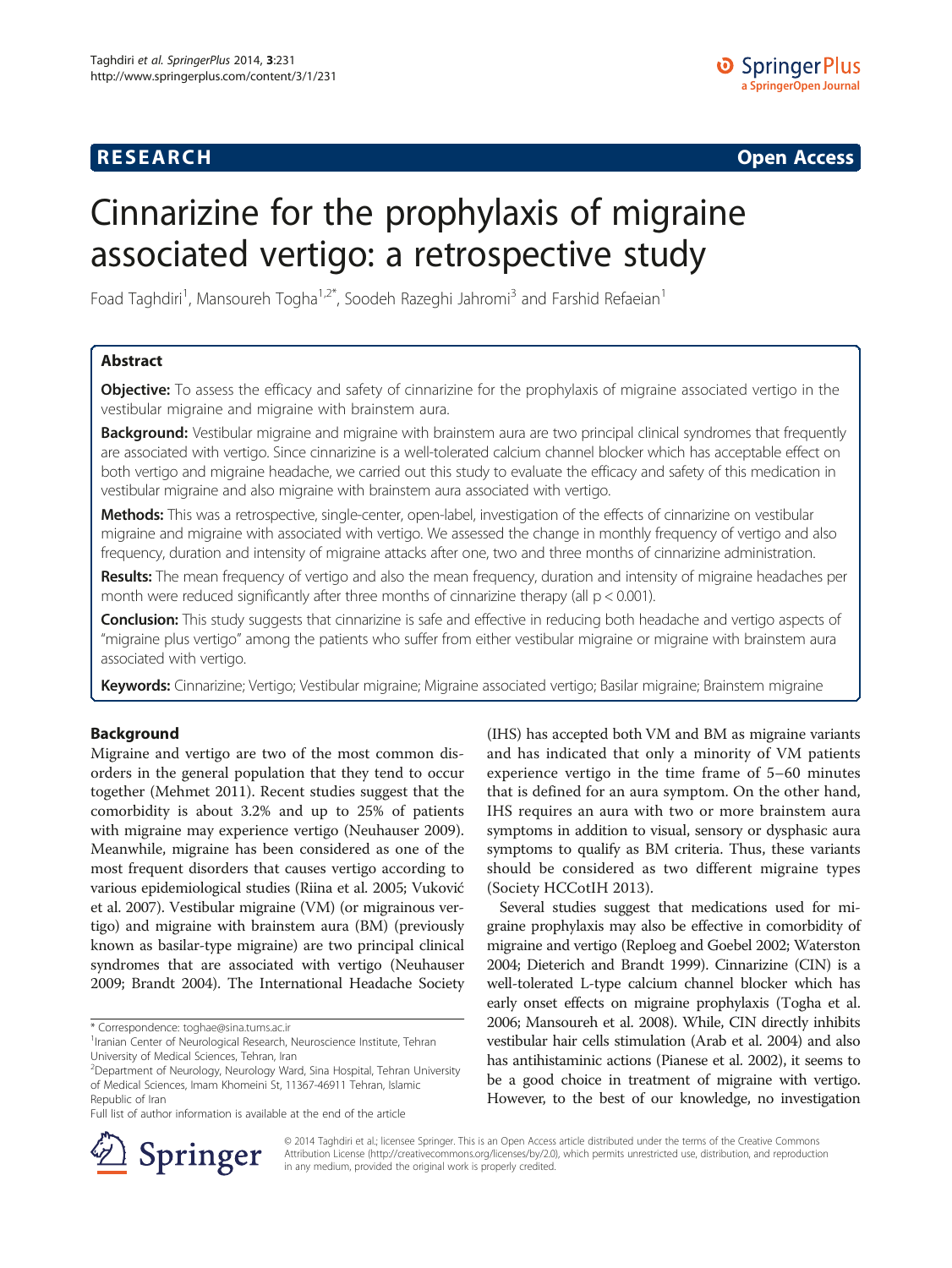has yet been made to assess the efficacy and safety of CIN in the treatment of migraine and vertigo comorbidities. Therefore, we carried out this retrospective study to evaluate the efficacy and tolerability of CIN in vestibular migraine and also migraine with brainstem aura associated with vertigo.

# Methods and patients

This was a retrospective, single-center, open-label, investigation of the effects of cinnarizine (CIN) on migraine associated vertigo in vestibular migraine (VM) and migraine with brainstem aura (BM) that conducted in the headache clinic of Neurology Department, Tehran University of Medical Sciences with both physician- and self-referred patients. The study protocol was approved by the ethics committee of Tehran University of Medical Sciences.

# Inclusion and exclusion criteria

Vestibular migraine (VM) and migraine with brainstem aura (BM) were defined according to the criteria of the Headache Classification Committee of the International Headache Society (IHS) 3<sup>rd</sup> edition (beta version) (Lempert et al. [2012;](#page-4-0) Society HCCotIH [2013\)](#page-4-0). Additional inclusion criteria that specified patients were as follows: men and women, age between 18 and 60 years, reporting of vertigo in more than 50% of attacks, a history of migraine for at least one year, onset of migraine before the age of 50. Patients were included in the study group if they met all these criteria and also had at least one return visit after CIN was prescribed and if the patients stated that they had consistently taken the medication. At the time of the prescription neither the patients nor the physician knew of the investigation.

# Study design

Patients complaining vertigo regardless of vertigo attacks time (during the headaches or between the headache attacks) who met all entry criteria were categorized into two different groups of VM-group and BM-group. All of the data were collected from the patients' headache diaries in which all vertigo attacks, migraine attacks, duration of attacks (hours), and intensity of attacks (assessed by a 10 score Visual Analog Scale (VAS), which "0" indicating no pain and "10" the worst pain imaginable) were recorded. Cinnarizine treatment regimen was initiated by a 37.5-mg tablet (Cinnageron Tablets, G. Streuli & Co. AG, Uznach) at bedtime for the first three days and then 75-mg tablet at bedtime for the remaining treatment period. Office followup visits were performed one, two and three months after the CIN treatment initiation and the change in monthly frequency of vertigo attacks and migraine attacks during the study were considered as the main and primary

outcome, while secondary variables were duration of migraine attacks in hours and intensity of the attacks (VAS).

From the first visit on, patients were asked if they had experienced any adverse events. Although we recorded all the adverse events, special attention was paid to occurrence of weight gain and extra pyramidal symptoms.

# Statistical analysis

Data are expressed as mean ± standard deviation unless otherwise stated. For intergroup continuous variables comparisons One-way ANOVA or Kruskal-Wallis tests were used. For post hoc Turkey HSD or Bonferroni adjusted Mann–Whitney test was used. For within group comparisons of continuous variables, paired sample student t-test or Wilcoxon sign test was applied. For binomial variables, Fisher's exact tests or Pearson's chi-square tests were done for between-group comparisons. Two-sided p value less than 0.05 considered as statistically significant for all tests. Data were analyzed using SPSS Statistics version 20. (SPSS Inc., Chicago, IL, USA).

# Results

The study included twenty-four subjects with VM (23 women, 1 man) and sixteen subjects with BM (12 women, 4 men). The ages of subjects ranged from 18 to 54 years (mean, 30.0 years). Two (5%) of the 40 subjects were lost to follow up and did not return after the two months on CIN. None of the remaining patients discontinued the CIN treatment due to adverse events or any other causes. Demographic and baseline headache characteristics were similar except for the mean attacks duration which was higher in the BM-group (Table [1](#page-2-0)).

# Patients with vertigo (total vertigo population)

Since, vertigo was a common symptom in our all 40 subjects; so we first assessed the efficacy of CIN in migraine with vertigo regardless of patients' migraine type. The overall reduction in the frequency, duration and intensity of the migraine attacks was substantial. The mean frequency and duration of migraine headaches per month were reduced from  $4.02 \pm 1.2$  and  $26.20 \pm 15.3$  hours at baseline to  $1.10 \pm 0.9$ ,  $4.18 \pm 3.6$  hours at the final visit, respectively (all  $p < 0.001$ ). The median and range of headaches' intensity (VAS) were also decreased from 8 (7–10) at baseline to 3 (0–8) at the final visit ( $p < 0.001$ ). Improvement was noted in most patients as early as at one month compared with baseline (Table [2](#page-2-0)).

# Vestibular migraine

In the VM-group, the mean frequency of migraine headaches per month decreased from  $3.92 \pm 0.9$  before starting the medication to  $0.75 \pm 0.7$  (p < 0.001) at the last visit. The mean duration and median intensity of migraine headaches per month were also reduced from  $23.58 \pm 15.8$  hours and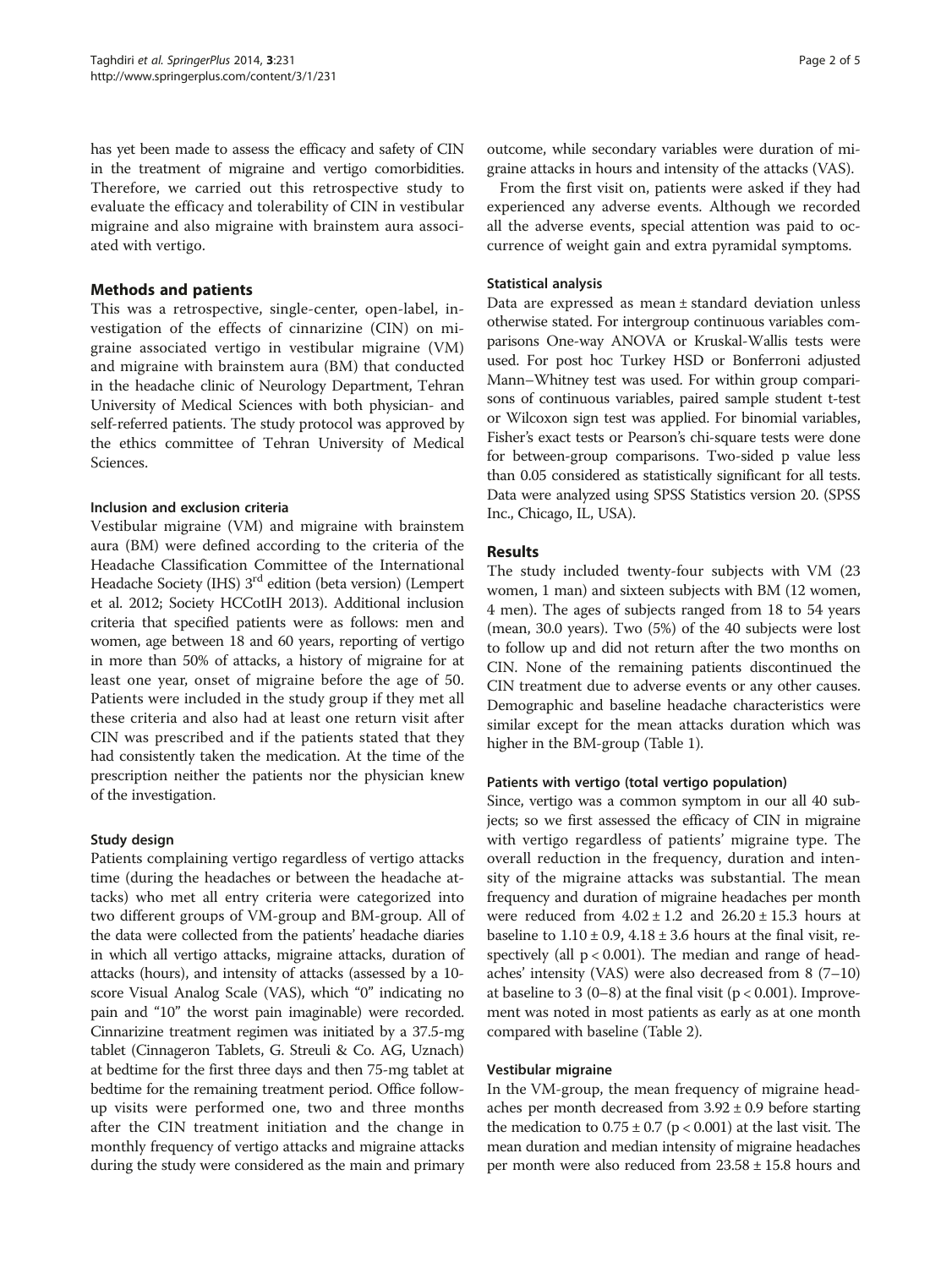#### <span id="page-2-0"></span>Table 1 Demographics and baseline characteristics

| Variable                                                             | Vestibular migraine<br>$(n = 24)$ | Migraine with brainstem aura<br>$(n = 16)$ | p-value |
|----------------------------------------------------------------------|-----------------------------------|--------------------------------------------|---------|
| Age, years (mean $\pm$ SD)                                           | $31.2 \pm 8.0$                    | $78.4 + 11.0$                              | 0.084   |
| Duration of migraine (mean $\pm$ SD)                                 | $7.23 + 7.2$                      | $7.94 + 4.8$                               | 0.291   |
| Baseline monthly frequency of migraine attacks (mean $\pm$ SD)       | $3.92 + 0.93$                     | $4.19 \pm 1.5$                             | 0.845   |
| Baseline monthly duration of migraine attacks, hours (mean $\pm$ SD) | $23.6 + 15.8$                     | $30.1 + 14.1$                              | 0.011   |
| Baseline monthly intensity of migraine attacks, VAS (median (range)) | $8(7-10)$                         | $9(7-10)$                                  | 0.087   |
|                                                                      |                                   |                                            |         |

SD = standard deviation.

8 (min:  $7 - \text{max: } 10$ ) at baseline to  $2.58 \pm 3.0$  hours and 1 (min:  $0 - \text{max}$ : 5) at the final visit, respectively ( $p < 0.001$ ). The reductions in all three efficacy variables were significant at every time point after one month. The greatest reduction in frequency and duration of attacks was seen during the second month of treatment, with the frequency reduced to  $0.71 \pm 0.8$  migraine headaches per month, and the average duration of migraine headaches dropped to 3.46  $\pm$  4.1 hours per month (p < 0.001) (Table 2).

#### Migraine with brainstem aura

In the BM-group, the mean frequency of migraine headaches per month decreased from  $4.19 \pm 1.5$  before starting the cinnarizine to  $1.62 \pm 1.0$  (p < 0.001) at the last visit.

The duration and median intensity of migraine headaches per month were also reduced from 30.12 ± 14.1 hours and 9 (min: 7-max: 10) at baseline to  $6.56 \pm 3.2$  hours and 4 (min: 2-max: 8) at the final visit, respectively  $(p < 0.001)$ . The reductions in all three efficacy variables were significant at every time point after one month (Table 2).

#### Comparison between the two migraine types

Although CIN has significantly improved efficacy variables in both VM- and BM-groups, reduction in these variables was significantly greater in VM-group. Except for baseline monthly duration of migraine attacks, all other demographic and baseline headache characteristics were similar in groups. As shown in Table 2, patients in

#### Table 2 Headache characteristics before and after treatment with cinnarizine

| Variable                                                          | <b>Total vertigo</b><br>population $(n = 40)$ | Subgroups                         |                                              |                      |
|-------------------------------------------------------------------|-----------------------------------------------|-----------------------------------|----------------------------------------------|----------------------|
|                                                                   |                                               | Vestibular migraine<br>$(n = 24)$ | Migraine with brainstem<br>aura ( $n = 16$ ) | p-value <sup>1</sup> |
| Monthly frequency of migraine attacks (mean $\pm$ SD)             |                                               |                                   |                                              |                      |
| At baseline                                                       | $4.02 \pm 1.2$                                | $3.92 \pm 0.9$                    | $4.19 \pm 1.5$                               | 0.845                |
| 12-week treatment period                                          |                                               |                                   |                                              |                      |
| $1st$ 4-week                                                      | $2.35 \pm 1.1*$                               | $1.92 \pm 0.6*$                   | $3.00 \pm 1.3*$                              | 0.001                |
| $2nd$ 4-week                                                      | $1.30 \pm 1.2*$                               | $0.71 \pm 0.8$ *                  | $2.19 \pm 1.0*$                              | < 0.001              |
| 3 <sup>rd</sup> 4-week                                            | $1.10 \pm 0.9*$                               | $0.75 \pm 0.7*$                   | $1.62 \pm 1.0*$                              | 0.004                |
| Monthly duration of migraine attacks, hours (mean $\pm$ SD)       |                                               |                                   |                                              |                      |
| At baseline                                                       | $26.20 \pm 15.3$                              | $23.58 \pm 15.8$                  | $30.12 \pm 14.1$                             | 0.011                |
| 12-week treatment period                                          |                                               |                                   |                                              |                      |
| $1st$ 4-week                                                      | $14.78 \pm 6.3*$                              | $13.88 \pm 7.0*$                  | $16.12 \pm 4.9*$                             | 0.066                |
| $2nd$ 4-week                                                      | $5.68 \pm 5.1*$                               | $3.46 \pm 4.1*$                   | $9.00 \pm 4.6*$                              | 0.001                |
| 3rd 4-week                                                        | $4.18 \pm 3.6*$                               | $2.58 \pm 3.0*$                   | $6.56 \pm 3.2*$                              | < 0.001              |
| Monthly intensity of migraine attacks,<br>VAS (median, Max.-Min.) |                                               |                                   |                                              |                      |
| At baseline                                                       | $8(7-10)$                                     | $8(7-10)$                         | $9(7-10)$                                    | 0.087                |
| 12-week treatment period                                          |                                               |                                   |                                              |                      |
| $1st$ 4-week                                                      | $6(4-10)*$                                    | $5(4-9)$ *                        | $7(5-10)^{*}$                                | 0.005                |
| $2nd$ 4-week                                                      | $3(0-9)*$                                     | $1(0-7)^{*}$                      | $5(2-9)$ *                                   | < 0.001              |
| 3rd 4-week                                                        | $3(0-8)$ *                                    | $1(0-5)*$                         | 4 $(2-8)$ *                                  | < 0.001              |

VAS Visual Analog Scale.

\*p < 0.05 compared with baseline.

<sup>1</sup>p-value for comparison between vestibular migraine and migraine with brainstem aura.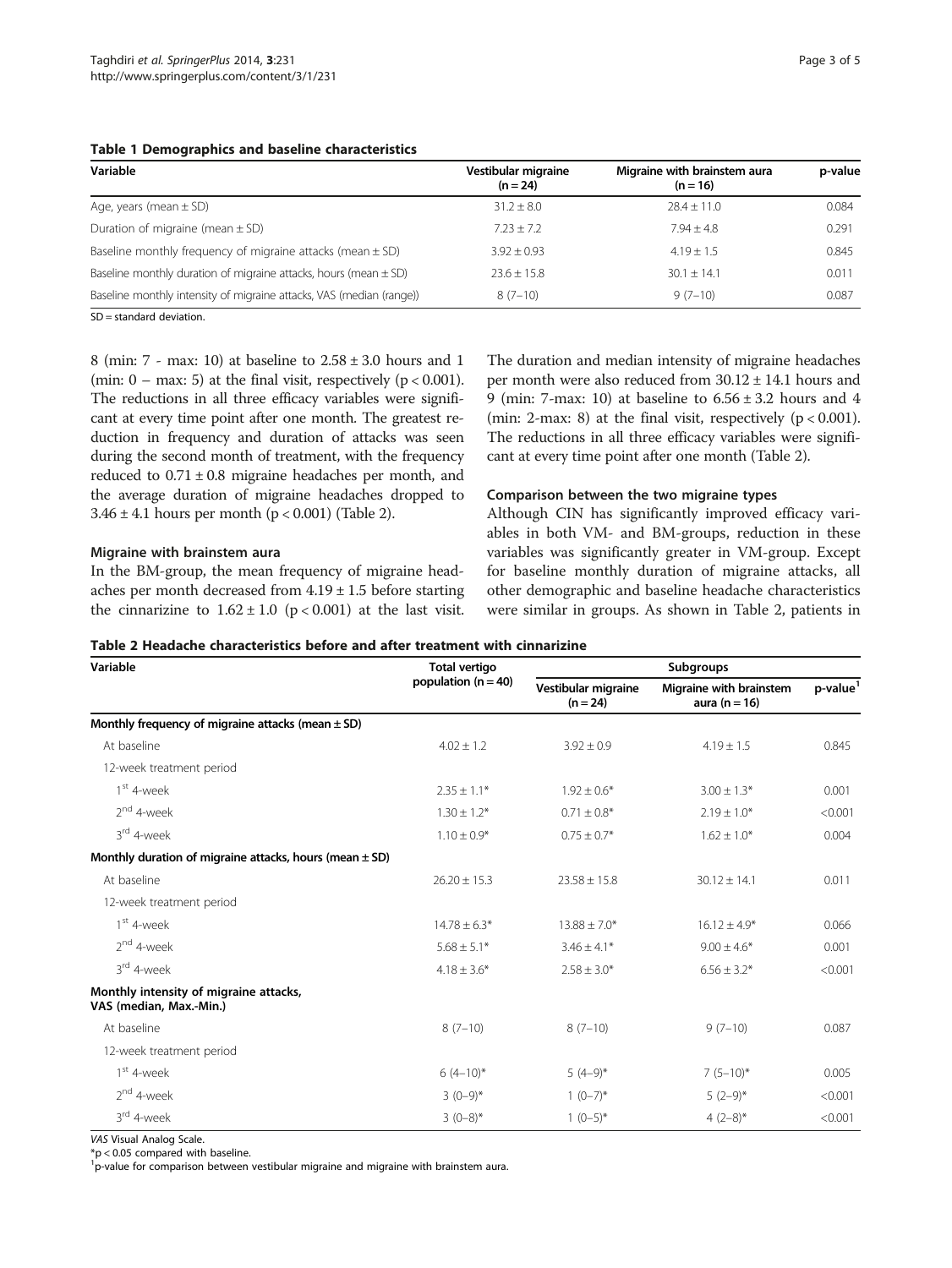VM-group showed greater decreases in mean frequency and intensity of migraine attacks per month compared with the patients who fulfilled the criteria for migraine with brainstem aura ( $p < 0.01$ ). Although the mean duration of migraine headaches per month was significantly shorter in the VM-group at the baseline, it becomes similar in both groups after one month ( $p = 0.066$ ) and again after the second and third months, greater reduction was seen in the mean duration of monthly migraine headaches among the patients with VM.

#### Vertigo

In the BM-group and VM-group, the mean frequency of vertigo per month decreased from  $3.50 \pm 0.89$  and  $3.79 \pm$ 1.14 before starting the cinnarizine to  $1.62 \pm 1.0$  and  $0.42 \pm 1.0$ 0.65 at the last visit, respectively  $(p < 0.001)$ . Meanwhile, the reductions of vertigo frequency were significant at every time point after one month (Table 3). Although significant reductions in monthly frequency of vertigo were seen in both subgroups, the reductions were not significantly different when compared between the subgroups.

Overall 9 subjects (22.5%) reported adverse events during the study period. 5 subjects (12.5%) experienced weight gain, 3 subjects (7.5%) reported blurred vision, and one patient (2.5%) reported somnolence. Neither of our subjects experienced parkinsonism during the study.

#### **Discussion**

Our experience suggests that CIN is safe and effective in reducing the frequency of vertigo attacks as well as frequency, duration and intensity of migraine headaches among the patients who suffer from either vestibular migraine or migraine with brainstem aura associated with vertigo. Although, CIN worked effectively with both types of migraine, reducing the headache characteristics (frequency, duration and intensity) by a statistically significant level in the first month of treatment, the medication was more effective in vestibular migraine subtype. On the other hand, the frequency of vertigo attacks was not reduced differently between subtypes that this finding may reveal various aspects of CIN in migraine treatment and can be

considered that CIN has independent effects on vertigo and headache characteristics of "migraine plus vertigo". However, these findings should be confirmed by other studies.

Cinnarizine is a selective calcium channel blocker that has been used to prevent and treat vertigo. Several studies reported extrapyramidal reactions and depression that were induced by CIN. However, these adverse events are usually described in elderly patients with prolonged CIN therapy (Negrotti and Calzetti [1997;](#page-4-0) Martí‐Massó and Poza [1998](#page-4-0); Micheli et al. [1987](#page-4-0)). Overall 22.5% of our subjects reported adverse events with CIN, which all were mild to moderate, and no serious side effects such as extrapyramidal reactions or depression were reported during the medication administration. Meanwhile, some previous studies have also shown that this medication can be well tolerated in patients suffering from migraine (Mansoureh et al. [2008](#page-4-0); Togha et al. [2006\)](#page-4-0).

In two different recent studies, authors concluded that cinnarizine, either alone or in combination with dimenhydrinate is an effective and well-tolerated option for treatment of vertigo with various origins (Scholtz et al. [2012](#page-4-0); Hahn et al. [2011](#page-4-0)).

Some studies reveal that prophylactic treatments for migraine such as ergots and beta-blockers are efficient in preventing migraine related vertigo (Tusa [2000\)](#page-4-0). But, these drugs have limitations to use in asthmatic and cardiovascular diseases. It is difficult to interpret most of these studies, because they assessed different disease entities, and thus, cannot be compared directly.

However, in a retrospective study, Baier et al. compared the treatment response of VM in a group of patients who received prophylactic medications such as beta-blockers, valproic acid, topiramate, lamotrigine, amitriptyline and flunarizine, with another group who did not receive any prophylactic medications, and reported that patients with medical prophylaxis experienced a reduction in frequency (80%), intensity (68%) and duration (65%) of the episodic vertigo attacks (Baier et al. [2009](#page-4-0)). In another study which investigated the efficacy of lamotrigin in migraine related vertigo, the authors reported that the mean vertigo frequency per month was significantly decreased from 8.1 to

Table 3 Vertigo frequency before and after treatment with cinnarizine

| Variable, mean ± SD                  | Total vertigo<br>population ( $n = 40$ ) | <b>Subgroups</b>                 |                                           |         |  |
|--------------------------------------|------------------------------------------|----------------------------------|-------------------------------------------|---------|--|
|                                      |                                          | Vestibular migraine ( $n = 24$ ) | Migraine with brainstem aura ( $n = 16$ ) | p-value |  |
| Monthly frequency of vertigo attacks |                                          |                                  |                                           |         |  |
| At baseline                          | $3.68 \pm 1.05$                          | $3.79 + 1.14$                    | $3.50 + 0.89$                             | 0.372   |  |
| 12-week treatment period             |                                          |                                  |                                           |         |  |
| $1st$ 4-week                         | $1.30 + 1.07*$                           | $1.54 \pm 1.10*$                 | $0.94 + 0.93*$                            | 0.079   |  |
| 2 <sup>nd</sup> 4-week               | $0.60 \pm 0.67*$                         | $0.79 + 0.72*$                   | $0.31 \pm 0.48*$                          | 0.016   |  |
| 3 <sup>rd</sup> 4-week               | $0.35 \pm 0.65*$                         | $0.42 + 0.65*$                   | $0.25 + 0.58*$                            | 0.402   |  |

\*p < 0.05 compared with baseline.

<sup>1</sup>p-value for comparison between vestibular migraine and migraine with brainstem aura.